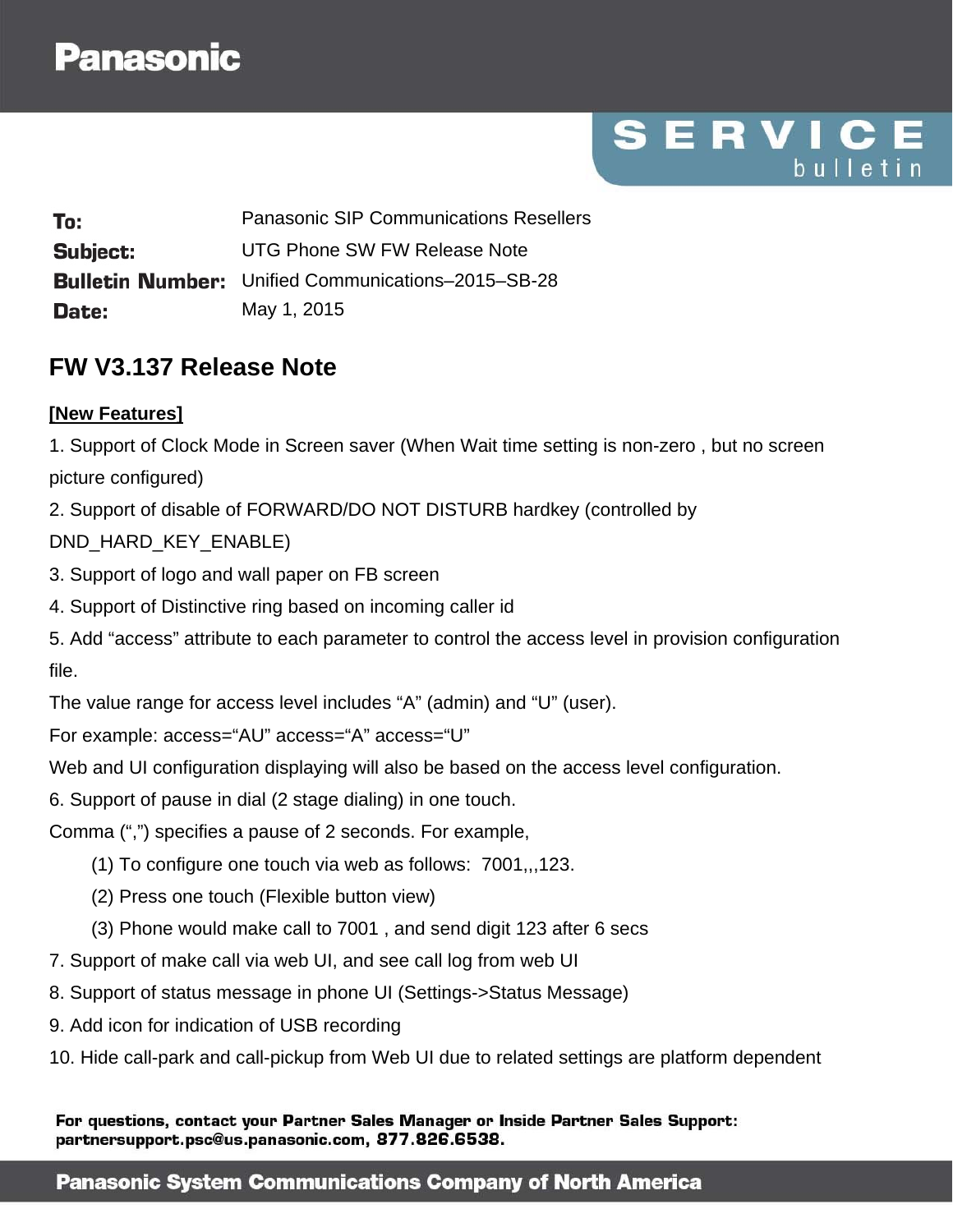# SERVIC bulletin

- 11. Customization of combination key via provisioning configuration file
- (DIR\_CMD\_FACTORY\_RESET, DIR\_CMD\_ENABLE\_EMBEDDED\_WEB ,

DIR\_CMD\_ENABLE\_PORT\_MIRROR,DIR\_CMD\_DISABLE\_TOUCH\_SCREEN)

- 12. Export web settings file which only includes configure changed by web GUI
- 13. To include new configuration parameters in Metaswitch phone pack
- 14. Support additional 9 Headsets (Plantronics, Jabra, Motorola, LG etc)
	- (1) Plantronics Savi W440
	- (2) LG HBS-730
	- (3) Jabra 9470 NCSA
	- (4) Plantronics Blackwire C420
	- (5) Jabra Go 6430
	- (6) Jabra Pro 9470 1.9G Trilink Sys
	- (7) Motorola QVZ-H500
	- (8) Motorola BCE-HS820
	- (9) Jawbone ERA
	- (10) Jabra 9465 NCSA
- 15. Change the default value of LLDP and CDP in configuration file to be "Y"
- 16. Support of new parameter "SIP\_REQURI\_PORT\_n" to enable/disable transport port number
- in SIP request line and acknowledge

Initial request line:

- INVITE,
- REGISTER,
- SUBSCRIBE,
- PUBLISH

Acknowledge:

- ACK
- BYE,
- CANCEL,

For questions, contact your Partner Sales Manager or Inside Partner Sales Support: partnersupport.psc@us.panasonic.com, 877.826.6538.

### **Panasonic System Communications Company of North America**